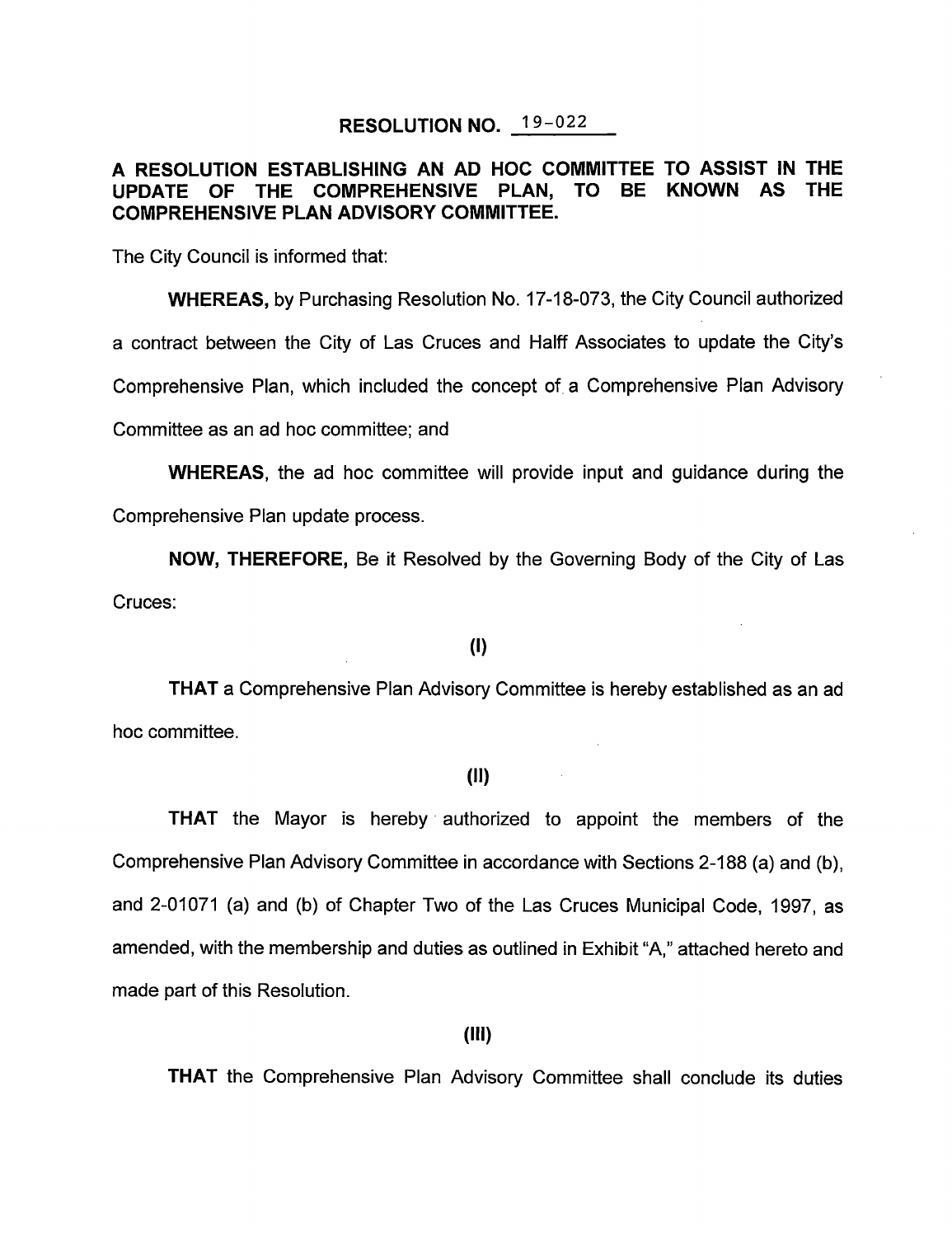following final action on the updated Comprehensive Plan by the City Council.

 $(IV)$ 

THAT City staff is hereby authorized to do all deeds necessary in the accomplishment of the herein above.

**DONE AND APPROVED** this  $\frac{6}{20}$  day of  $\frac{August}{20}$ , 20 18

APPROVED: Will M. Sorg

ATTEST:



SEAL)

Moved by: Eakman

Seconded by: Smith

APPROVED AS TO FORM:

 $11.16 \pm 501$ 

**City Attorney** 

| VOTE:                      |        |
|----------------------------|--------|
| Mayor Miyagishima:         | Absent |
| <b>Councillor Gandara:</b> | Aye    |
| <b>Councillor Smith:</b>   | Aye    |
| <b>Councillor Vasquez:</b> | Absent |
| Councillor Eakman:         | Aye    |
| <b>Councillor Sorg:</b>    | Aye    |
| <b>Councillor Flores:</b>  | Aye    |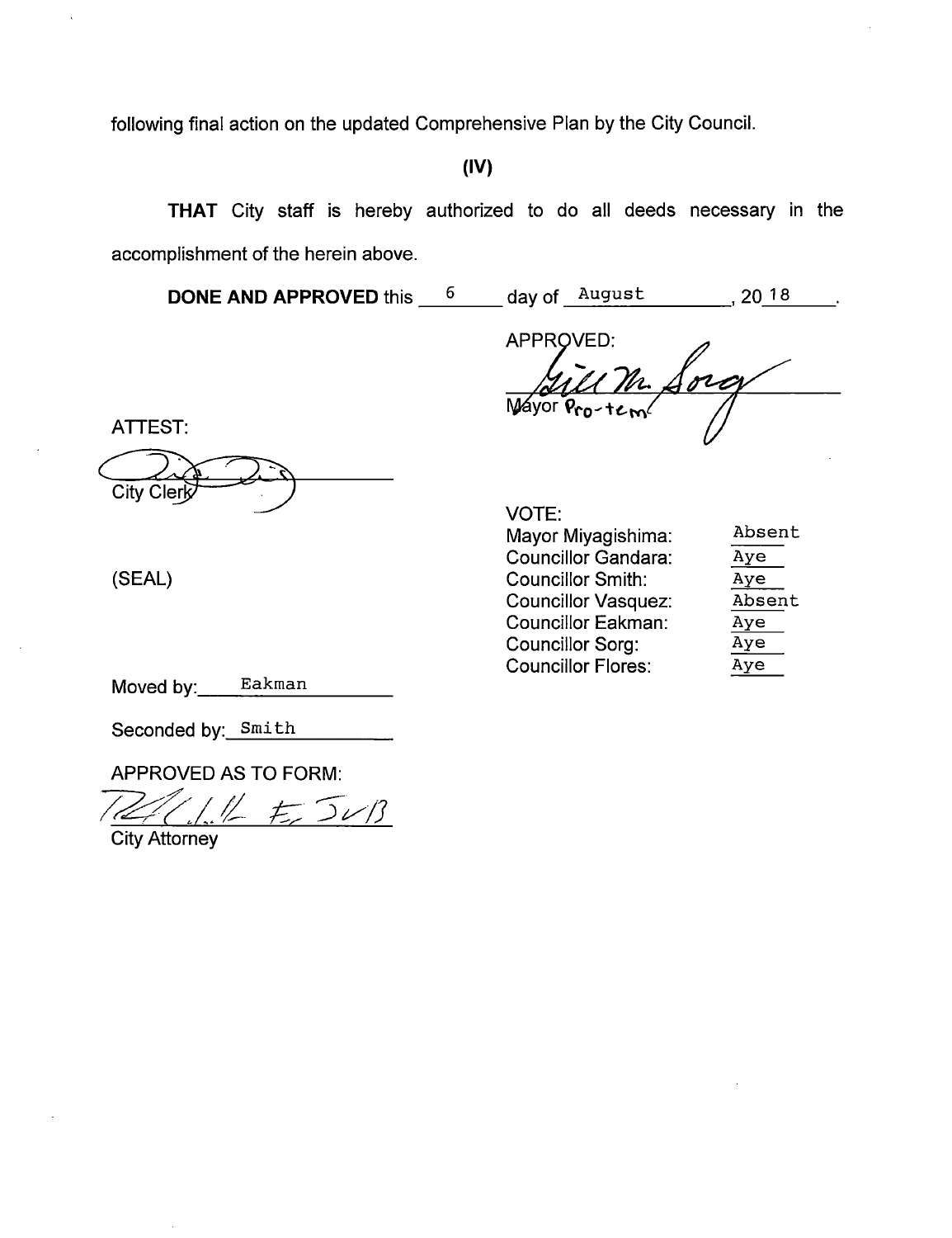# Comprehensive Plan Advisory Committee

# **Duties**

The CPAC shall advise the Comprehensive Plan Project Team ( staff and consultants) on matters related to the update of the comprehensive plan, as follows:

- 1) Serve as an officially appointed community "sounding board;"
- 2) Assist with the identification of community issues and needs;
- 3) Read, review, and provide recommendations on interim and final deliverables to provide strategic direction to the planning effort;
- 4) Provide local insight that may affect growth modeling efforts;
- (5) Assist with the prioritization of recommended actions/projects; and
- 6) Endorse a final plan draft to be forwarded to the Planning\_& Zoning Commission.

# **Membership**

The CPAC shall consist of thirteen ( 13) members, all of whom are required to be residents of Las Cruces, with the exception of the Dona Ana County representative. The composition of the CPAC shall be as follows:

- 1) All seven members of the Planning & Zoning Commission;
- 2) Three members recommended by the a) Health, b) Infrastructure, and c) Economic Development Policy Review Committees, appointed by the Mayor with the advice and consent of the City Council;
- 3) One representative of the local building/development community;
- 4) One representative of New Mexico State University; and
- 5) The Dona Ana County Community Development Director.

The CPAC members shall plan to attend all seven meetings scheduled during the 18 month comprehensive plan update process.

# **Organization**

The Comprehensive Plan Advisory Committee ( CPAC) shall elect a chair and vice -chair and shall hold said positions until replacement or vacancy requires election of officers or upon completion of Committee duties.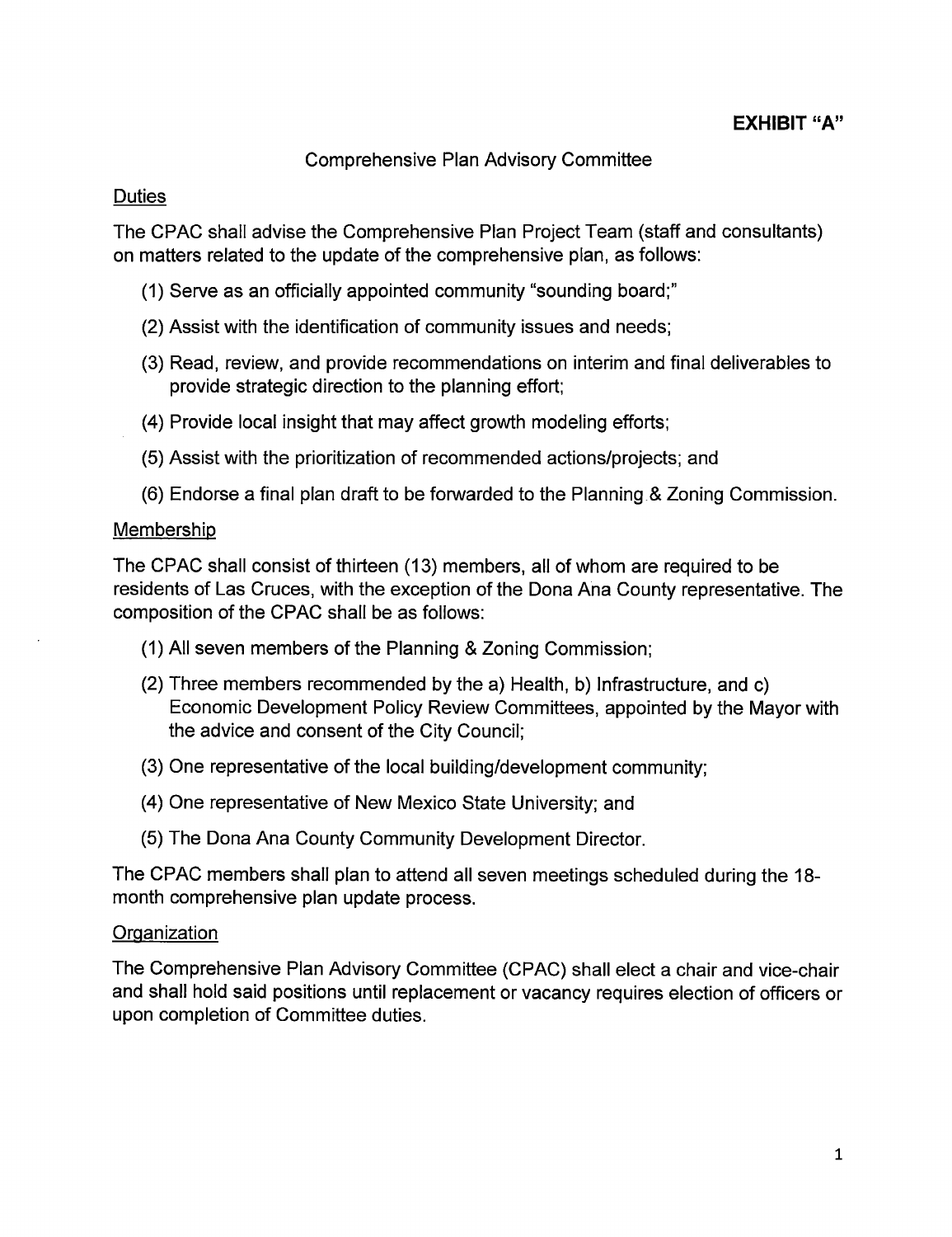# **Powers**

 $\cdot$ 

The CPAC shall serve as an endorsing body. The CPAC's endorsed proposal, i.e., the final draft of the comprehensive plan, will be forwarded by City staff to the Planning & Zoning Commission for recommendation to City Council.

# **Voting**

Actions by the CPAC shall be determined by a majority vote of the quorum present.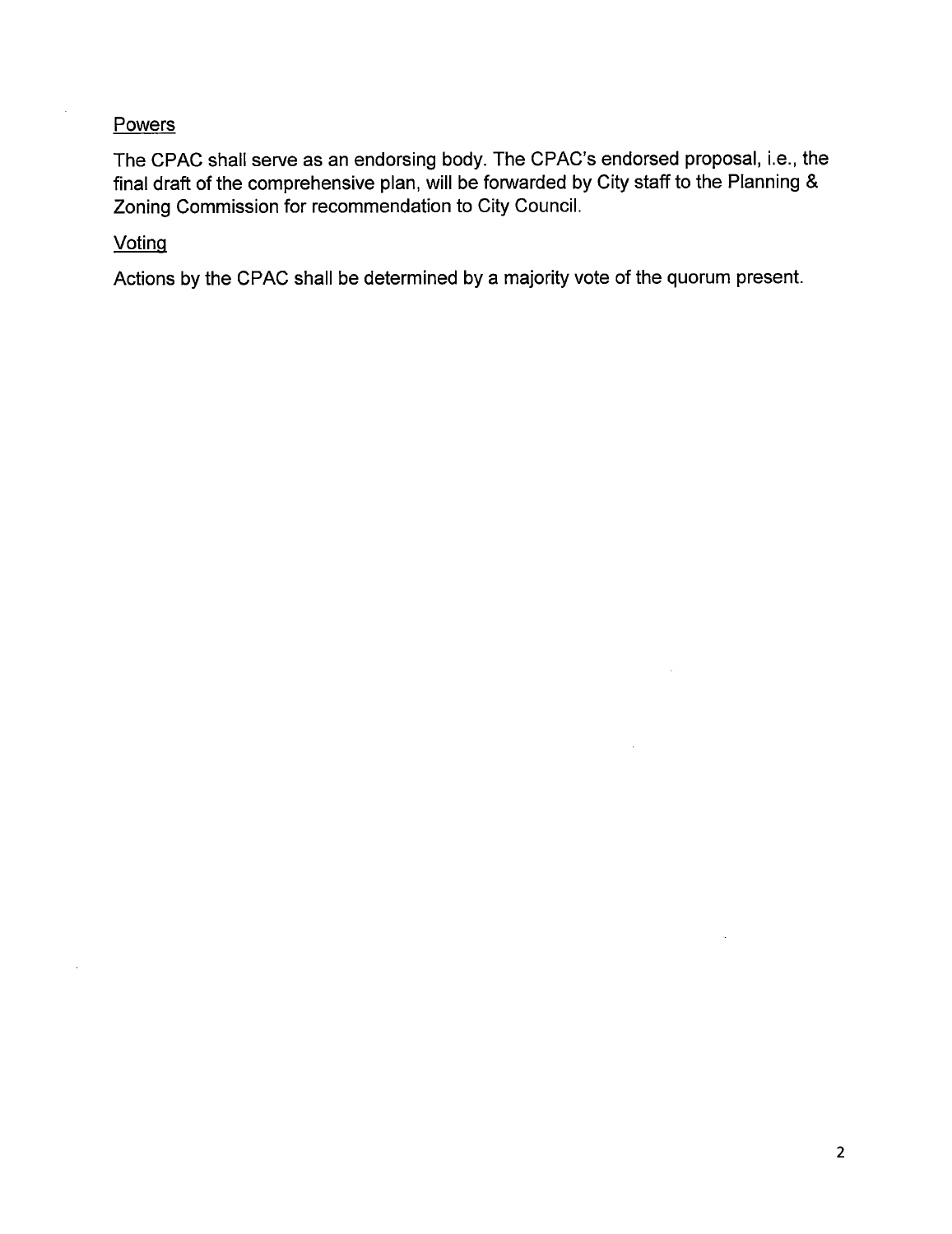

# **Council Action and Executive Summary**<br>ltem # 9 0rdinance/Resolution# 19-022

Ordinance/Resolution# 19-022

For Meeting of

Ordinance First Reading Date)

For Meeting of **August 6, 2018** Adoption Date)

Please check box that applies to this item:  $\overline{\phantom{a}}$ QUASI JUDICIAL $\qquad \qquad \Box$ LEGISLATIVE  $\qquad$  $\boxtimes$ ADMINISTRATIVE

TITLE: A RESOLUTION ESTABLISHING AN AD HOC COMMITTEE TO ASSIST IN THE UPDATE OF THE COMPREHENSIVE PLAN, TO BE KNOWN AS THE COMPREHENSIVE PLAN ADVISORY COMMITTEE.

PURPOSE(S) OF ACTION:

To establish Comprehensive Plan Advisory Committee.

| <b>COUNCIL DISTRICT: All</b>                     |                                                                                                |                             |
|--------------------------------------------------|------------------------------------------------------------------------------------------------|-----------------------------|
| <b>Drafter/Staff Contact:</b><br>Srijana Basnyat | <b>Department/Section:</b><br>Community Development/Planning & Neighborhood<br><b>Services</b> | <b>Phone:</b><br>  528-3079 |
| <b>City Manager Signature:</b>                   |                                                                                                |                             |

# **BACKGROUND / KEY ISSUES / CONTRIBUTING FACTORS:**

On May 7, 2018, the City Council approved Purchasing Resolution 17-18-073 to award a contract to Halff Associates for the update of the Comprehensive Plan. The planning approach for the update involves the use of an advisory committee. This committee, to be known as the Comprehensive Plan Advisory Committee ( CPAC), is intended to be central to the update process in terms of providing critical input and strategic direction, within the parameters of the approved scope of works between the City and its established contractor.

The purpose of this Resolution is to establish the CPAC as an ad hoc committee for the duration of the comprehensive plan update process. Since it is meant to be composed of community members in addition to members of the Planning & Zoning Commission, the CPAC is to represent the City Council's interests as well as provide perspectives on specific themes in the comprehensive plan (i.e., Healthy Community, Economic Prosperity, Sustainable Growth, and Community Character). Proposed membership, roles and duties for t he CPAC are outlined inExhibit "A."

Continue on additional sheets as required)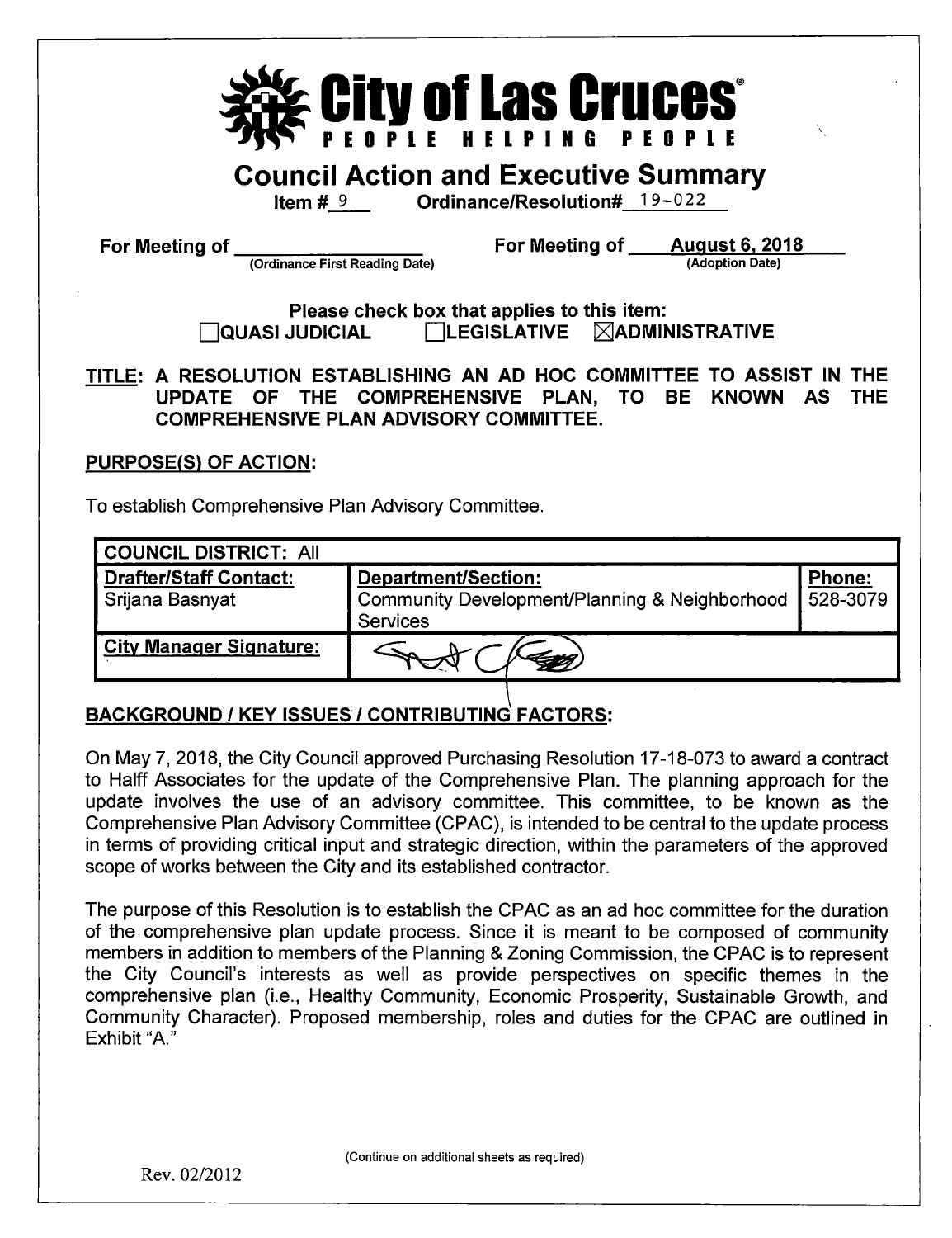# SUPPORT INFORMATION:

- 1. Resolution.
- 2. Exhibit "A" Comprehensive Plan Advisory Committee.

# SOURCE OF FUNDING:

| Is this action already budgeted? |                             |                                                                                  |
|----------------------------------|-----------------------------|----------------------------------------------------------------------------------|
|                                  | Yes                         | See fund summary below                                                           |
|                                  | <b>No</b>                   | If No, then check one below:                                                     |
| N/A                              | <b>Budget</b><br>Adjustment | Expense reallocated from:                                                        |
|                                  | Attached                    | Proposed funding is from a new revenue<br>source (i.e. grant; see details below) |
|                                  |                             | Proposed funding is from fund balance in<br>the<br>Fund.                         |
| Does this action create any      |                             |                                                                                  |
| revenue?                         | <b>Yes</b>                  | Funds will be deposited into this fund:                                          |
| N/A                              |                             | in the amount of $$$<br>for<br>FY                                                |
|                                  | <b>No</b>                   | There is no new revenue generated by<br>this action.                             |

# BUDGET NARRATIVE

 $N/A$ 

# FUND EXPENDITURE SUMMARY:

| Fund Name(s) | <b>Account</b><br>Number(s) | <b>Expenditure Available</b><br><b>Proposed</b> | <b>Budgeted</b><br><b>Funds in</b><br><b>Current FY</b> | Remaining<br><b>Funds</b> | $\vert$ Purpose for<br>Remaining Funds |
|--------------|-----------------------------|-------------------------------------------------|---------------------------------------------------------|---------------------------|----------------------------------------|
| N/A          | N/A                         | N/A                                             | N/A                                                     | N/A                       | N/A                                    |

# OPTIONS / ALTERNATIVES:

- 1. Vote "Yes"; this action will approve the Resolution and establish the Comprehensive Plan Advisory Committee as an ad hoc committee.
- 2. Vote " No"; this action will not approve the Resolution and will not establish the Comprehensive Plan Advisory Committee as an ad hoc committee.
- 3. Vote to "Amend"; this action could modify the proposed Resolution to reflect the City Council's request, delaying the comprehensive plan update process as directed by City Council to staff.
- 4. Vote to "Table"; this action will postpone consideration of the Resolution; staff will require direction from City Council.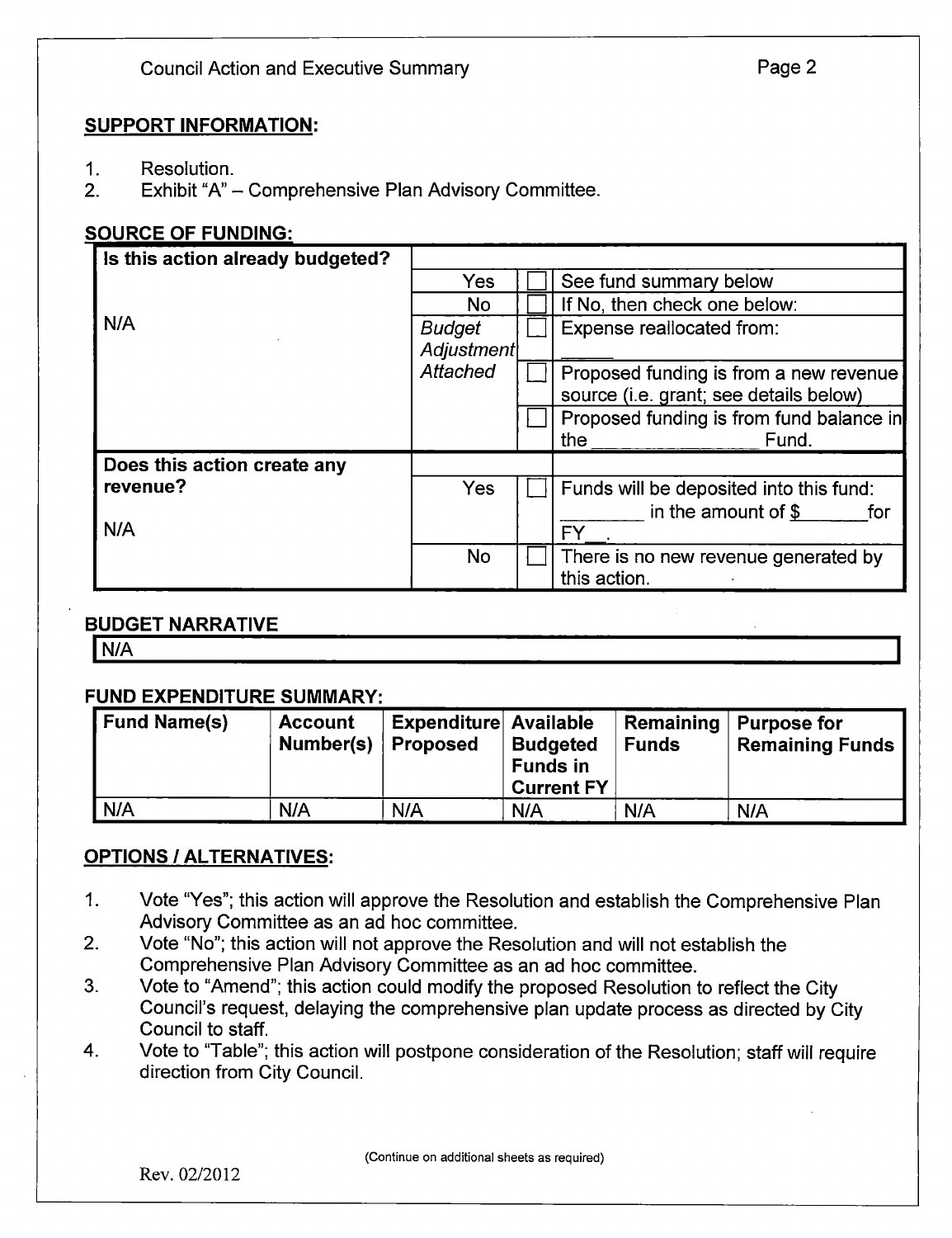# REFERENCE INFORMATION:

The resolution(s) and/or ordinance(s) listed below are only for reference and are not included as attachments or exhibits.

 $\sim$   $\lambda$ 

1. Purchasing Resolution 17-18-073.

Rev. 02/2012

Continue on additional sheets as required)